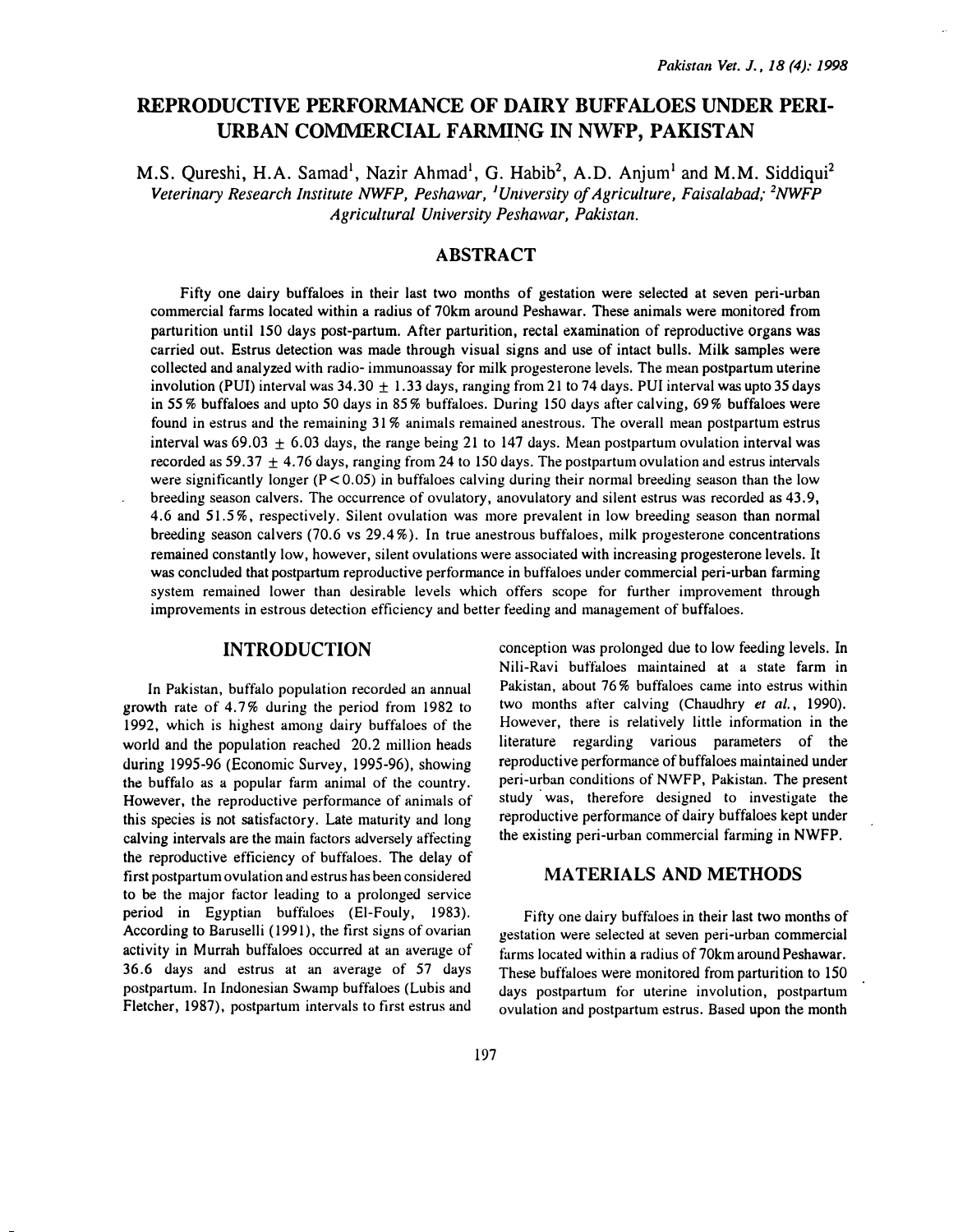of calving, the calving season was divided into two classes viz. Normal breeding season (NBS; August-January) and low breeding season (LBS; February-July). Limited suckling of the animals by calves at the time of milking was allowed according to the prevailing practice. Past reproductive history of the selected animals was recorded.

After parturition, rectal examination of reproductive organs was carried out on days 14 and 21, and then fortnightly, until the occurrence of the first estrus. Position of the reproductive organs was recorded and the return of uterus to pelvic cavity was considered as an indication of complete uterine involution. Estrus detection was made twice daily, from 15 days postpartum until resumption of estrus. In addition to visual observation of vulvular mucous, frequent micturition and bellowing, an intact bull was used for detection of estrus at each farm. Postpartum ovulation was confirmed by palpation of an ovulation depression or a very soft corpus luteum or luteal tissue.

Milk samples were collected every week, fat layer was removed and  $100 \mu l$  of 0.1% sodium azide was added to Sml of milk sample, as a preservative. Samples were stored at B20°C until used for determination of milk progesterone levels (MPL), using radioimmunoassay procedures approved by FAO/IAEA (1993). The data obtained were subjected to statistical analysis using analysis of variance procedures described by Steel and Torrie (1980).

# RESULTS AND DISCUSSION

#### Uterine involution

The mean value for postpartum uterine involution (PUI) interval was  $34.30 \pm 1.33$  days, ranging from 21 to 74 days (Table 1). Uterine involution was completed within 33 days in 55% buffaloes and within 50 days postpartum in 85% buffaloes. In the remaining 15% animals, uterine involution was completed between 51 and 60 days after calving.

The mean PUI interval of  $34.30 \pm 1.33$  days recorded in this study is comparable to  $34.7 \pm 1.5$  days in Egyptian buffaloes (El-Shafie et al., 1983) and 32.9 days in Sri Lankan buffaloes (Perera et al., 1984). However, shorter PUI interval of  $27.5 \pm 8.3$  (Chaudhry et al., 1987) and  $28.37 + 1.36$  days (Chaudhry et al., 1990) have been reported in Nili-Ravi buffaloes. The above studies were conducted at state farms where management practices were presumably better than those at the private farms included in the present study. Similarly, longer time for completion of uterine involution in buffaloes was reported by some workers. Indian river buffaloes completed uterine involution in 45 days (Roy and Luktuke, 1962) and in Egyptian buffaloes a PUI interval of 40.3  $\pm$  1.2 days was reported by Aboul-Ela et al. (1988). Variations in the finding among various studies may be related to differences in criteria and method of recording, seasons, breed and management.

In the present study, majority  $(62.5\%)$  of buffaloes completed uterine involution between 30 and 50 days postpartum which seems to be a desirable interval. Graves et al. ( 1968) reported that PUI interval shorter than 20 days was associated with very low fertilization rates, which was attributed to the physical barrier to sperm transport and implantation of zygote (Short et al., 1990).

In buffaloes calving during the NBS, it took slightly longer time for uterine involution to complete than animals calving in the LBS (36.19  $\pm$  5.07 vs 31.52  $\pm$ 3.09 days, Table 1). However, the difference was nonsignificant statistically.

#### Postpartwn estrus and ovulation

During ISO days after calving, 68.63% buffaloes were found in estrus and 31.37% animals remained anestrous (Fig.1 ). The overall mean postpartum estrus interval (PEI) was  $69.03 \pm 6.03$  days, ranging from 21 to 147 days (Table 1). PEl was significantly higher  $(P<0.01)$  in the LBS than the NBS calvers. Based on detection of palpable corpus luteum per rectum, the mean postpartum ovulation interval (POI) was recorded as  $59.37 \pm 4.76$  days, ranging from 24 to 150 days. A positive correlation ( $r2 = 0.81$ ,  $P < 0.01$ ) was observed between the PUI interval and the POI (Fig.2), indicating that POI would be longer in animals with slow uterine involution.

In the present study, a shorter PEl in buffaloes was recorded than that reported by other workers. Ishaque (1969) reported that 44% of Nili-Ravi buffaloes showed estrus within 120 days postpartum, while 56% had a PEl longer than 120 days. Similarly, in studies conducted by Wahid (1975), 55% buffaloes came into estrus within 200 days after parturition. Under village conditions in Punjab, 30% buffaloes showed estrus within 90 days while 70% beyond 90 days postpartum (Chaudhry et al., 1985). A wide range of 30-750 (Jost, 1979) and 21-915 days (Zafar, 1983) has been reported for PEl of Nili-Ravi buffaloes under village conditions in Pakistan. However, at state farms relatively shorter PEI of 124  $\pm$ 14.58 days, ranging from 22 to 280 days, was reported for Nili-Ravi buffaloes (Chaudhry et al., 1990).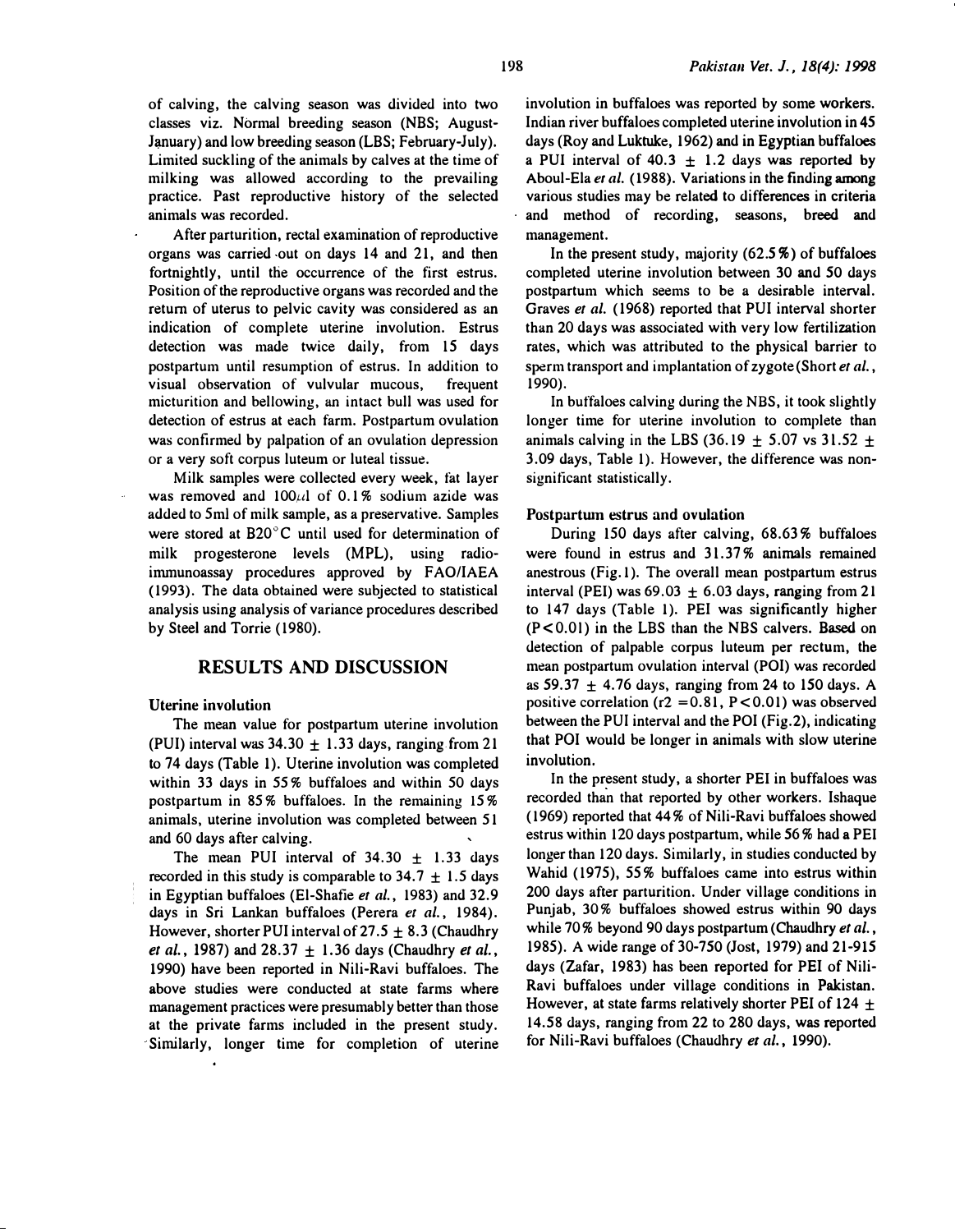The shorter PEI recorded in the present study might be due to better nutritional status of the experimental animals, as the animals were mostly kept on commercial basis for milk production and were fed high energy diets which supported optimum body condition score in the animals. Furthermore, the use of intact bulls in the present stuuy also helped in timely detection of estrus in these buffaloes.

Table 1 shows that PEl was significantly longer in buffaloes calving in the LBS than those calving during the NBS, indicating that animals calving during their normal calving season exhibit postpartum estrus early. This confirms the findings of Ahmad et al. (1981) who concluded that in buffaloes calving in winter and spring, the tirst postpartum estrus and conception is delayed till the following autumn or winter, resulting in longer calving intervals. In contrast, animals calving in summer and autumn exhibit postpartum estrus and conception during autumn and winter, resulting in shorter calving intervals.

A total of 66 estrus periods were observed in the selected animals during the study period (Table 2). Based on the observable esturs, rectal palpation and MPL, three types of estrus periods were recorded i.e. ovulatory esterus  $(43.9\%)$ , anovulatory estrus  $(4.6\%)$ and silent estrus  $(51.5\%)$ . About 62.1% of the total 29 ovuhdory estrus periods occurred in NBS ca1vers while the remaining 37.9% in the LBS calvers. Anovulatory estrus was not a notable problem in the experimental animals. However, silent ovulation was identified as the most prevalent reproductive problem because 29.4% of the cases occurred in NBS calvers and 70.6% in LBS calvers.

In a previous study,  $27.7\%$  of 47 Egyptian buffaloes showed ovulatory estrus, 10.6% anovulatory estrus and 64.0% silent estrus (Aboul-Ela et al., 1988). The high incidence of silent estrus in buffaloes was attributed to poor expression of estrus symptoms and inefticient detection of estrus. The incidence of silent estrus in the present study was lower than 82.4 and 56.0% reported for Egyptian buffaloes by Khattab et al. (1988; 1990) but higher than 11% reported for suckled swamp buffaloes (Jainudeen et al., 1983). Poor expression or even complete absence of estrus signs have been attributed to lack of responsiveness of ovaries to gonadotrophins and poor follicular development (Mudgal, 1992), low concentration of tri-iodothyronine and thyroxine (Borady et al., 1985), low levels of calcium with a significantly low calcium-phosphorus ratio (Pathak et al., 1991).

In the present study, although intact bulls were used twice daily for detection of estrus alongwith regular monitoring of buffaloes for visual estrus symptoms like frequent micturition, vulvular mucous and bellowing, majority of estrus periods might have been missed due to poor expression of the signs.

| Table 1: Effect of breeding season on various |                            |  |                                           |  |  |  |  |
|-----------------------------------------------|----------------------------|--|-------------------------------------------|--|--|--|--|
|                                               |                            |  | parameters of reproductive performance in |  |  |  |  |
|                                               | buffaloes (means $\pm$ SE) |  |                                           |  |  |  |  |

| Parameters                    |         |         | Calving period |  |
|-------------------------------|---------|---------|----------------|--|
|                               |         |         |                |  |
|                               | Overall | NBS*    | LBS**          |  |
| Postpartum uterine            | 34.30   | 36.19a  | 31.52a         |  |
| involution interval<br>(days) | $+1.33$ | $+5.07$ | $\pm 3.09$     |  |
| Postpartum oestrus            | 69.03   | 55.95 a | 91.15 b        |  |
| interval (days)               | $+6.03$ | $+4.90$ | ±11.61         |  |
| Postpartum ovulation          | 59.37   | 55.24 a | 65.11 a        |  |
| interval (days)               | ±4.76   | ±5.77   | ±7.86          |  |

\*NBS = Normal breeding season

\*\*LBS = Low breeding season

Values with different letters in a row differ significantly  $(P < 0.01)$ 

Table 2: Resumption of postpartum ovarian activity based on milk progesterone concentrations and clinical signs of oestrus in buffaloes.

| Oestrus group       | Oestrus<br>events | Calving period |        |  |
|---------------------|-------------------|----------------|--------|--|
|                     |                   | NBS*           | LBS**  |  |
|                     | Number            | Number         | Number |  |
| Ovulatory oestrus   | 29                | 18             | 11     |  |
|                     | (43.9)            | (62.1)         | (37.9) |  |
| Anovulatory oestrus | 3                 | 2              |        |  |
|                     | (4.6)             | (66.7)         | (33.3) |  |
| Silent oestrus      | 34                | 10             | 24     |  |
|                     | (51.5)            | (29.4)         | (70.6) |  |
| Total               | 66                | 30             | 36     |  |
|                     | (100.0)           | (45.5)         | (54.5) |  |

\*NBS = Normal breeding season

 $LBS^{**} = Low breeding season$ 

Values in parenthesis indicate percentage.

In true anestrus buffaloes, MPL remained constantly low. Figure 3 shows MPL of buffaloes AOOS, A255, B113 and B300, which did not show estrus symptoms during the study period. Buffalo A005 showed true anestrus, whereas in buffaloes A255, B113 and B300, silent ovulations were noted which were based upon increasing MPL and findings of rectal palpation. Similarly, in a study on 17 complete postpartum periods in Murrah buffaloes in Sri Lanka, plasma progesterone concentrations remained basal  $(< 0.25$  ng/ml) for a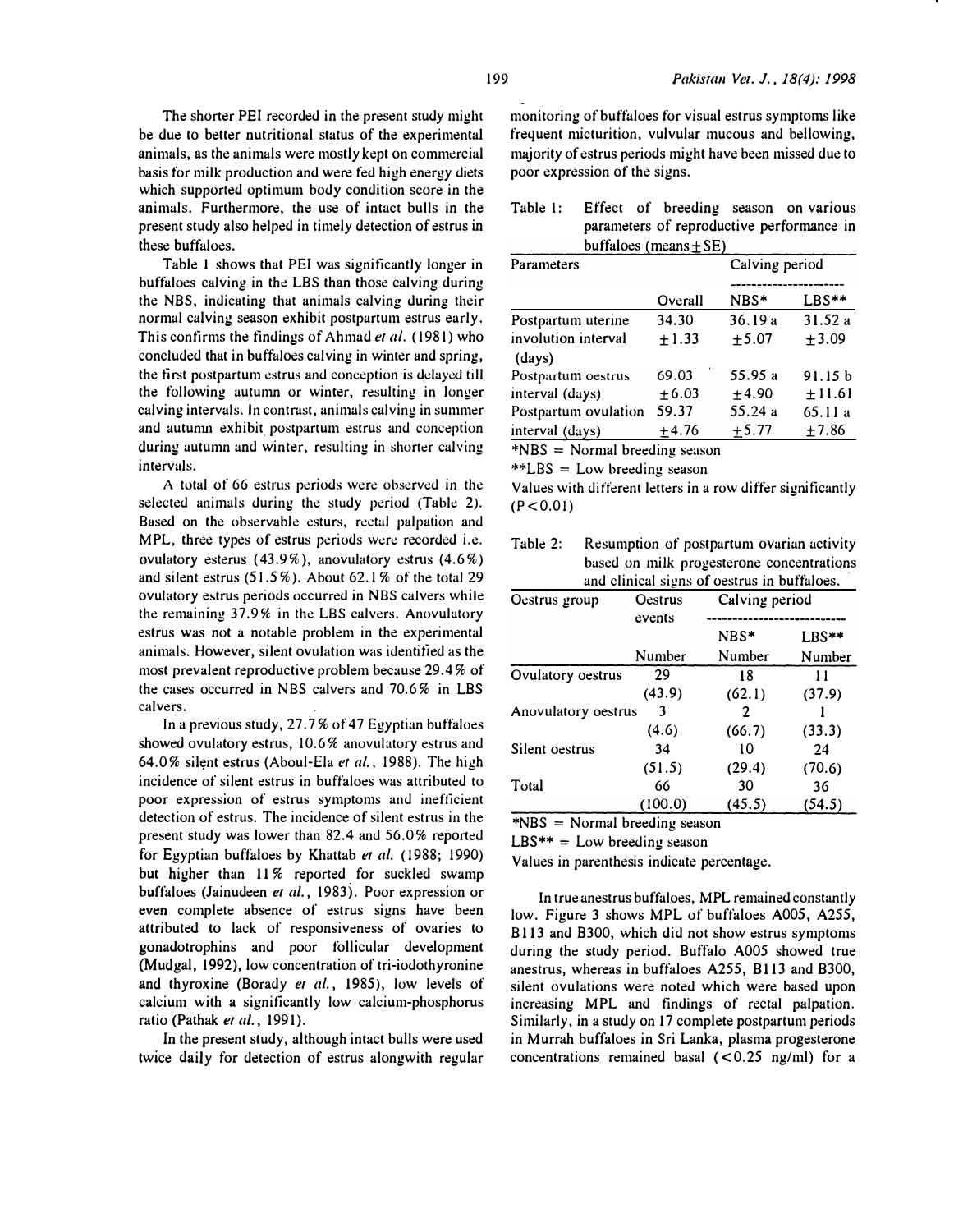period ranging from 92-210 days (Perera et al., 1984). In swamp buffaloes, Perera (1981) found that postpartum anestrus was due to a failure in the resumption of ovarian cyclicity in the suckled buffaloes. Based on these results, it may be concluded that under field conditions PUI interval in buffaloes was longer than the state farms. The lower postpartum reproductive performance under field conditions necessitates further improvement through use of efficient estrus detection techniques and improved management and feeding at the private buffalo farms.



Fig. 1: Postpartum oestrus interval (PEI) in buffaloes.



Fig.2: Relationship of uterine involution with ovulation in postpartum buffaloes

Fig. 3: Milk progesterone levels in buffaloes during true anoestrus (A005) and silent ovulation (SO)  $(A255, B113, B300).$ 

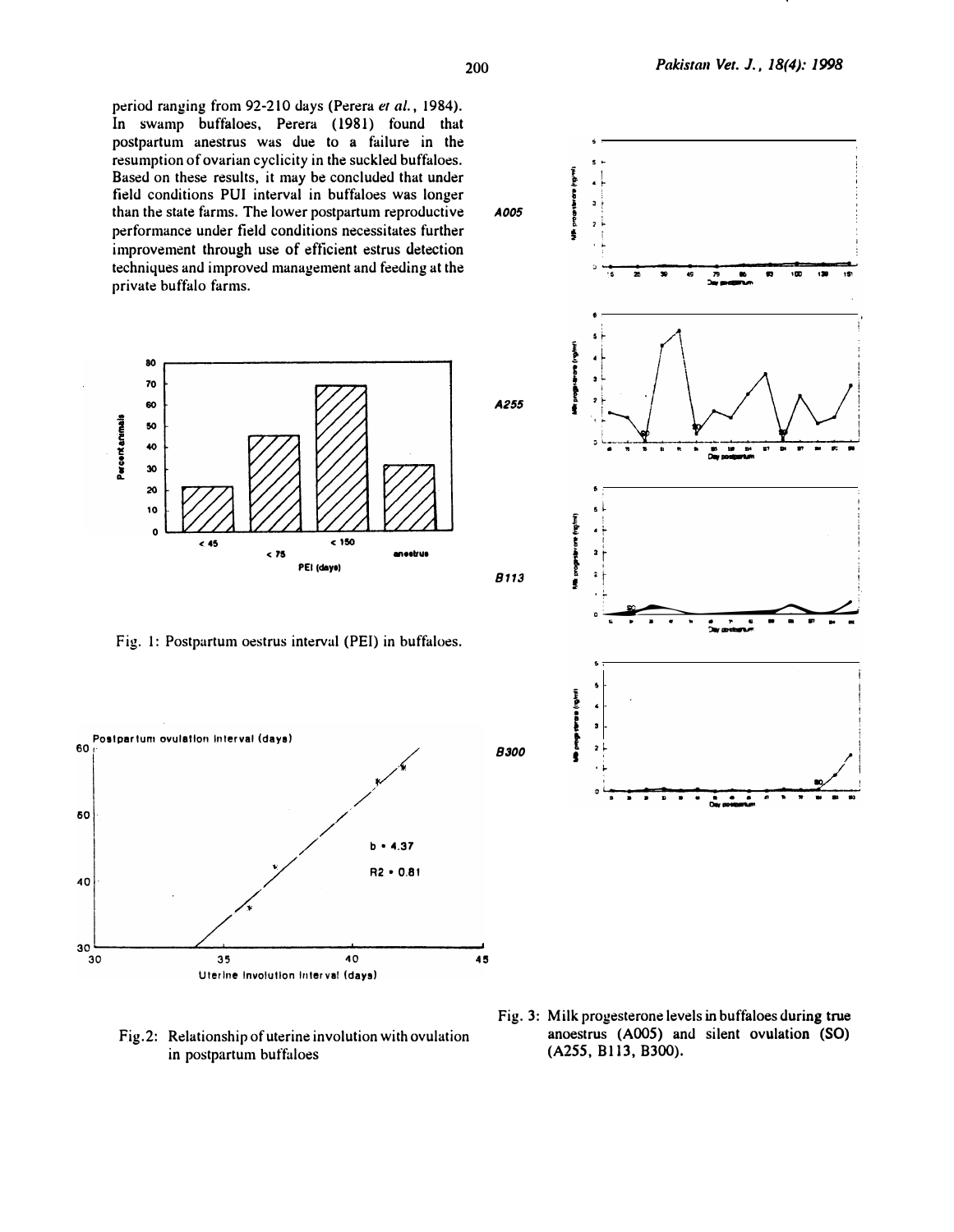### ACKNOWLEDGEMENT

This research was conducted under the National Coordinated Buffalo Research Progranunes sponsored by ARP-11/PARC, Islamabad. Cooperation of Dr. R.H. Usmani, National Coordinator of the Progranune in planning and execution of this study is highly acknowledged.

# REFERENCES

- Aboui-Eia, M.B., R.M. Khattab, F.E. AI-Keraby, M.M. Shafie and L.H. Bedier, 1988. Patterns of ovarian and estrous activity and induction of cyclic activity during the postpartun period in Egyptian buffaloes. Proc. Research Coordination Meeting on Optimizing Grazing Animal Productivity in the Mediterranean and North African Regions with the Aid of N<sup>u</sup>cl<sup>e</sup>ar Techniq<sup>u</sup>es. Rabat, Morocco, 239- 253.
- Ahmad, N., R.A. Chaudhry and B.B. Khan, 1981. Effect of month and season of calving on the length of subsequent calving interval in Nili-Ravi buffaloes. Anim. Reprod. Sci., 3: 301-306.
- Baruselli, P.S., 1991. Postpartum ovarian activity and reproductive performance in buffaloes. Proc. Cong. Brasileiro Repr. Anim., Belo Horizonte, Brazil, 2: 460.
- Borady, A.M.A., A.E. Abdelaal and H.A.M. Farghaly, 1985. Seasonal variation in the thyroid hormones and reproduction in the Egyptian water buffalo. Egypti<sup>a</sup>n J. Anim. Prod. 25: 83-92.
- Chaudhry, S.A., H.A. Samad and M.H. Javed, 1985. The occurrence of postpartum estrus and fertility in buffaloes and cows under field conditions. Pakistan Vet. J., 5: 45-46.
- Chaudhry, M.A., M. Ahmad and N.U. Khan, 1987. Postpartum involution of the cervix and uterus in Nili-Ravi buffaloes. Buffalo J., 3: 87-92.
- Chaudhry, M.A., M.H. Chohan and T.N. Pasha, 1990. Uterine involution and postpartum estrus in primiparous Nili-Ravi buffaloes. Pakistan J. Agric. Res., Jl: 183-189.
- Economic Survey, 1995-96. Government of Pakistun Finance Division, Economic Advisor's Wing, Islamabad.
- El-Fouly, M.A., 1983. Some reproductive aspects of Egyptian buffalo cow. Buffalo Bulletin, 3: 3-15.
- El-Shafie, M.M., A.M.A. Borady, H.M. Mourad and R.M. Khattab, 1983. Physiological and seasonal factors affecting reproductive performance of Egyptian buffalo heifers. Egyptian J. Anim. Prod., 23:1-14.
- FAO/IAEA, 1993. Progesterone RIA Kit Protocol, version 2.0, Joint FAO/IAEA Programme in Animal Production and Health, Seibersdorf, Austria.
- Graves, W.E., J.W. Lauderdale, E.R. Hauser and L.E. Casida, 1968. Relationship of postpartum interval to pituitary gonadotropins, ovarian follicular development and fertility in beef cows. Univ. Wisconsin Res. Bull. No.270: 23-26.
- Ishaque, S.M., 1969. Butter fat and solids not fat contents in buffalo milk. Sixth Annual Report, Directorate of Livestock Farms, Punjab, Lahore.pp. 190- 192.
- Jainudeen, M.R., W. Sharifuddin and F.B. Ahmad, 1983. Relationship of ovarian contents to plasma progesterone concentration in swamp buffaloes (Bubalus bubalis). Vet. Rec., 13: 369-372.
- Jost, N.P., 1979. Livestock production and marketing survey, Punjab Draft R<sup>e</sup>port. Directorate of Livestock Production, Extension and A.l. Services, Lah<sup>o</sup>re. pp.l7-20.
- Khattab, R.M., A.H. Burkawi and M.B. Aboui-El<sup>a</sup>, 1988. Pattern of ovarian and estrous activity in problem buffaloes as monitored by plasma progesterone concentration. Buffalo J., 2: 173-181.
- Khattab, R.M., M.B. Aboul-Ela, A.H. Barkawi and. A.E. Abdel-Aal, 1990. Physiological causes intluencing open period in Egyptian buftaloes of hot season calvers. Buftalo J., 2: 153-160.
- Lubis, A. and I.C. Fletcher, 1987. Postpartum <sup>r</sup>eproduction in <sup>s</sup>wamp buffalo cows at two feeding levels. Anim. Reprod. Sci. 13:183-189.
- Mudgal, V.D., 1992. Reproduction in River Buffaloes. In: Buffalo Production, Eds: N.M. Tulloh and J.H.G. Holmes. Elsevier, Amsterdam. Pp.171-181.
- Pathak, M.M., A.V. Putel and V.M. Mehta, 1991. Study of serum calcium and phosphorus during <sup>p</sup>lacentul expulsion in Surti buffalo. Indian J. Anim. Reprod., 12:51-55.
- Perera, B.M.A.O., H. Abeygunawardena, A. Thamottheram, H. Kindhal and L.E. Edquist, 1981. P<sup>e</sup>ripartal changes of estrone, progesterone and prostaglandin in the water buffalo. Theriogenology, 15:463-467.
- Perera, B.M.A.O., L.N.A. De-Silva and A.M. Karunaratne, 1984. Studies on reproductive endocrinology and factors influencing fertility in dairy and draught buffaloes in Sri Lanka. Proc. The use of nuclear techniques to improve domestic butfalo production in Asia. Manila, Philippines, pp: 13-28.